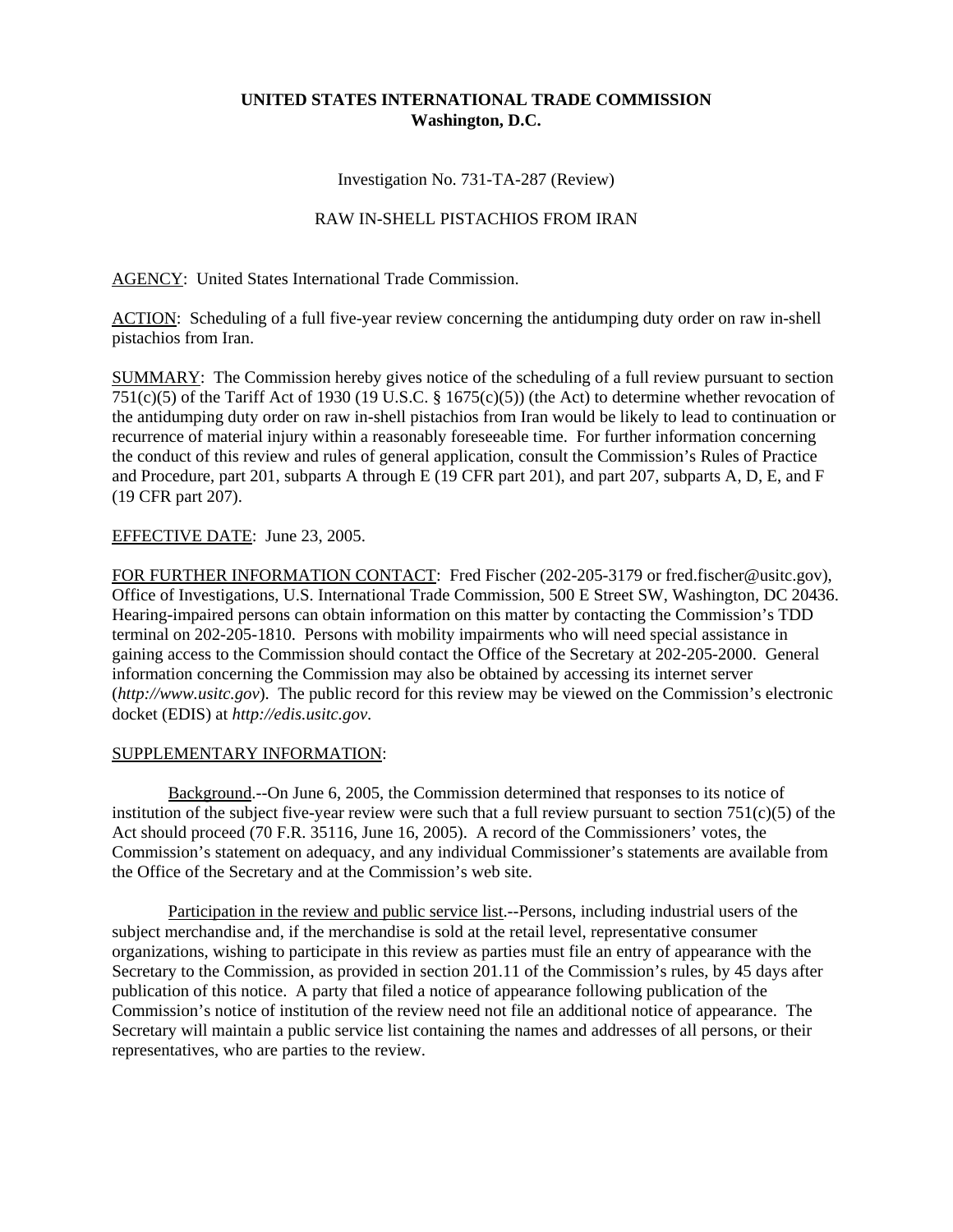Limited disclosure of business proprietary information (BPI) under an administrative protective order (APO) and BPI service list.--Pursuant to section 207.7(a) of the Commission's rules, the Secretary will make BPI gathered in this review available to authorized applicants under the APO issued in the review, provided that the application is made by 45 days after publication of this notice. Authorized applicants must represent interested parties, as defined by 19 U.S.C. § 1677(9), who are parties to the review. A party granted access to BPI following publication of the Commission's notice of institution of the review need not reapply for such access. A separate service list will be maintained by the Secretary for those parties authorized to receive BPI under the APO.

Staff report.--The prehearing staff report in the review will be placed in the nonpublic record on September 20, 2005, and a public version will be issued thereafter, pursuant to section 207.64 of the Commission's rules.

Hearing.--The Commission will hold a hearing in connection with the review beginning at 9:30 a.m. on October 11, 2005, at the U.S. International Trade Commission Building. Requests to appear at the hearing should be filed in writing with the Secretary to the Commission on or before September 29, 2005. A nonparty who has testimony that may aid the Commission's deliberations may request permission to present a short statement at the hearing. All parties and nonparties desiring to appear at the hearing and make oral presentations should attend a prehearing conference to be held (if needed) at 9:30 a.m. on October 4, 2005, at the U.S. International Trade Commission Building. Oral testimony and written materials to be submitted at the public hearing are governed by sections  $201.6(b)(2)$ ,  $201.13(f)$ , 207.24, and 207.66 of the Commission's rules. Parties must submit any request to present a portion of their hearing testimony in camera no later than 7 days prior to the date of the hearing.

Written submissions.--Each party to the review may submit a prehearing brief to the Commission. Prehearing briefs must conform with the provisions of section 207.65 of the Commission's rules; the deadline for filing is September 29, 2005. Parties may also file written testimony in connection with their presentation at the hearing, as provided in section 207.24 of the Commission's rules, and posthearing briefs, which must conform with the provisions of section 207.67 of the Commission's rules. The deadline for filing posthearing briefs is October 20, 2005; witness testimony must be filed no later than three days before the hearing. In addition, any person who has not entered an appearance as a party to the review may submit a written statement of information pertinent to the subject of the review on or before October 20, 2005. On November 18, 2005, the Commission will make available to parties all information on which they have not had an opportunity to comment. Parties may submit final comments on this information on or before November 22, 2005, but such final comments must not contain new factual information and must otherwise comply with section 207.68 of the Commission's rules. All written submissions must conform with the provisions of section 201.8 of the Commission's rules; any submissions that contain BPI must also conform with the requirements of sections 201.6, 207.3, and 207.7 of the Commission's rules. The Commission's rules do not authorize filing of submissions with the Secretary by facsimile or electronic means, except to the extent permitted by section 201.8 of the Commission's rules, as amended, 67 Fed. Reg. 68036 (November 8, 2002). Even where electronic filing of a document is permitted, certain documents must also be filed in paper form, as specified in II (C) of the Commission's Handbook on Electronic Filing Procedures, 67 Fed. Reg. 68168, 68173 (November 8, 2002).

Additional written submissions to the Commission, including requests pursuant to section 201.12 of the Commission's rules, shall not be accepted unless good cause is shown for accepting such submissions, or unless the submission is pursuant to a specific request by a Commissioner or Commission staff.